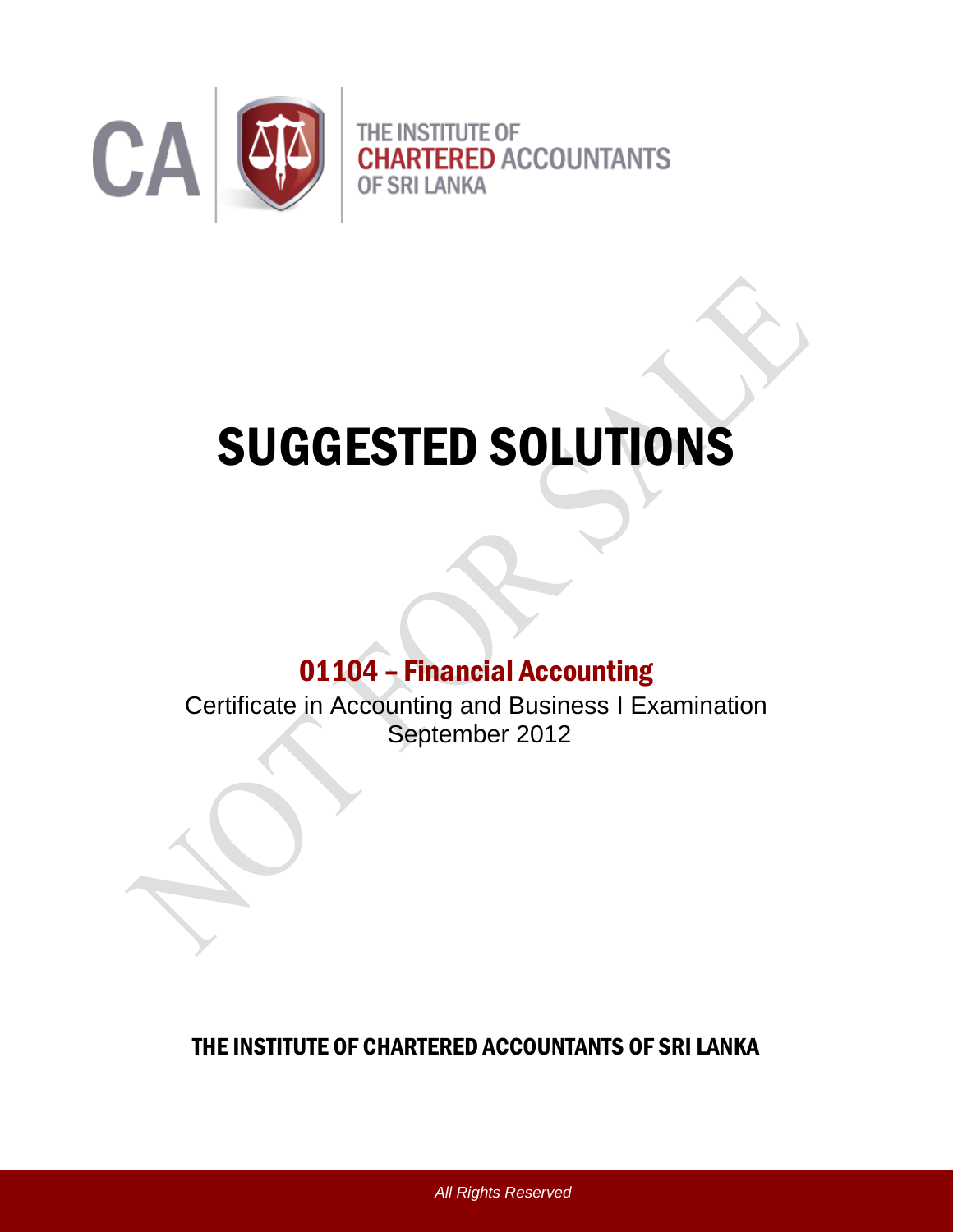### **PAPER 'A' - ANSWERS FOR MULTIPLE CHOICE QUESTIONS**

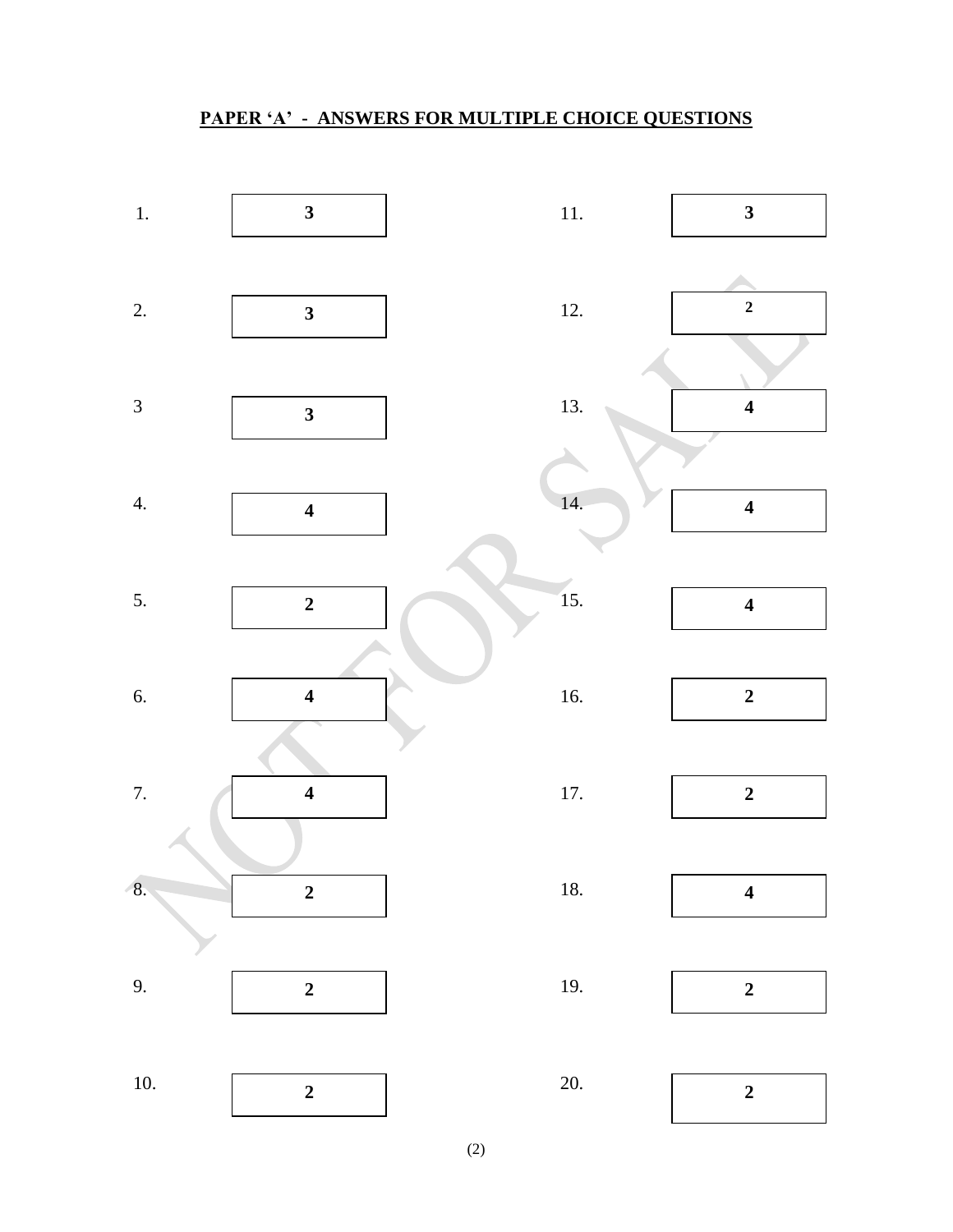### **PAPER ' B'**

### **Answer No. 01**

(a)

### **MR. HIRUKA**

## **COMPREHENSIVE INCOME STATEMENT FOR THE YEAR ENDED 31ST MARCH 2012**

|                                               | Rs."000" | Rs."000"  |
|-----------------------------------------------|----------|-----------|
| Turnover                                      |          | 275,120   |
| Less: Sales Returns                           |          | (120)     |
|                                               |          | 275,000   |
| <b>Less: Cost of Sales</b>                    |          |           |
| Stocks as at $1st$ April 2011                 | 77,400   |           |
| Add: Purchases - Imports                      | 124,350  |           |
| Local                                         | 15,620   |           |
| Import duty & Clearing charges                | 2,450    |           |
| Carriage inwards                              | 320      |           |
|                                               | 220,140  |           |
| Less: Closing stock $-31.03.2012$<br>(Note 1) | (69,050) |           |
| Free samples                                  | (50)     | (151,040) |
| <b>Gross Profit</b>                           |          | 123,960   |
|                                               |          |           |
| <b>Other Income</b>                           |          |           |
| (Note 2)<br>Profit on sale of motor lorry     | 2,000    |           |
| <b>Interest Income</b>                        | 3,000    | 5,000     |
| <b>Less: Administration Expenditure</b>       |          |           |
| Insurance – Buildings                         | 300      |           |
| Depreciation - Buildings                      | 410      |           |
| Depreciation – Equipment, tools and computers | 3,700    |           |
| Electricity                                   | 3,220    |           |
| Security                                      | 2,560    |           |
| Water                                         | 570      |           |
| Salaries & Wages                              | 4,500    |           |
| Insurance – Equipment & Computers             | 200      |           |
| EPF & ETF                                     | 640      |           |
| Stationery                                    | 1,230    |           |
| <b>Building Maintenance</b>                   | 122      |           |
| Donation                                      | 500      |           |
| <b>Audit Fees</b>                             | 250      |           |
| <b>Telephone Expenses</b>                     | 198      |           |
| Other Admin expenses                          | 1,455    | (19, 855) |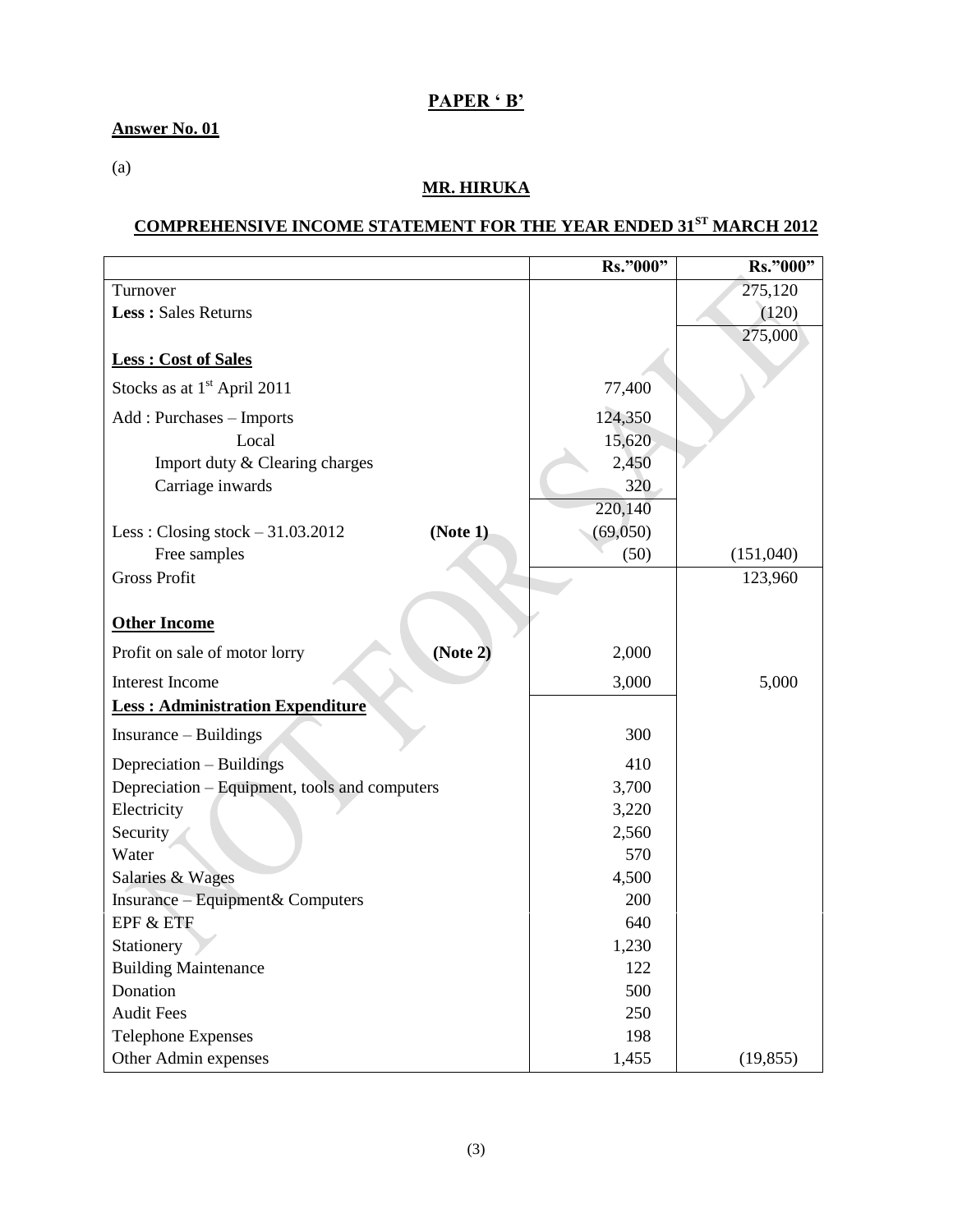|                                                     |          | Rs."000" | Rs."000" |
|-----------------------------------------------------|----------|----------|----------|
| <b>Less: Selling &amp; Distribution Expenditure</b> |          |          |          |
| <b>Motor Vehicle Insurance</b>                      |          | 600      |          |
| Sales promotion – Free samples                      |          | 50       |          |
| Motor Vehicle Depreciation                          | (Note 3) | 5,740    |          |
| Motor Vehicle Repairs & Maintenance                 |          | 1,350    |          |
| <b>Bad Debts Written off</b>                        |          | 3,910    |          |
| Provision for bad debts                             | (Note 4) | 880      |          |
| Salaries & Wages                                    |          | 12,750   |          |
| Overtime                                            |          | 2,750    |          |
| <b>Sales Promotion</b>                              |          | 12,850   |          |
| EPF & ETF                                           |          | 1,830    |          |
| <b>Fuel Expenses</b>                                |          | 7,430    |          |
| <b>Discounts</b>                                    |          | 600      | (50,740) |
|                                                     |          |          |          |
| <b>Less: Finance Cost</b>                           |          |          |          |
| <b>Bank Charges</b>                                 |          | 3        |          |
| Overdraft Interest                                  |          | 305      |          |
| Interest charged by the supplier                    |          | 50       | (358)    |
| Profit for the year                                 |          |          | 58,007   |

| (Note 1) | $71,550 - 2,500 = 69,050$                      |
|----------|------------------------------------------------|
| (Note 2) | $3,200 + 800 + 10,000 - 8,000 - 4,000 = 2,000$ |
| (Note 3) | $3,940 + 1,000 + 800 = 5,740$                  |
| (Note 4) | $380 + 500 = 880$                              |

 $\longleftrightarrow$ 

(15 mark)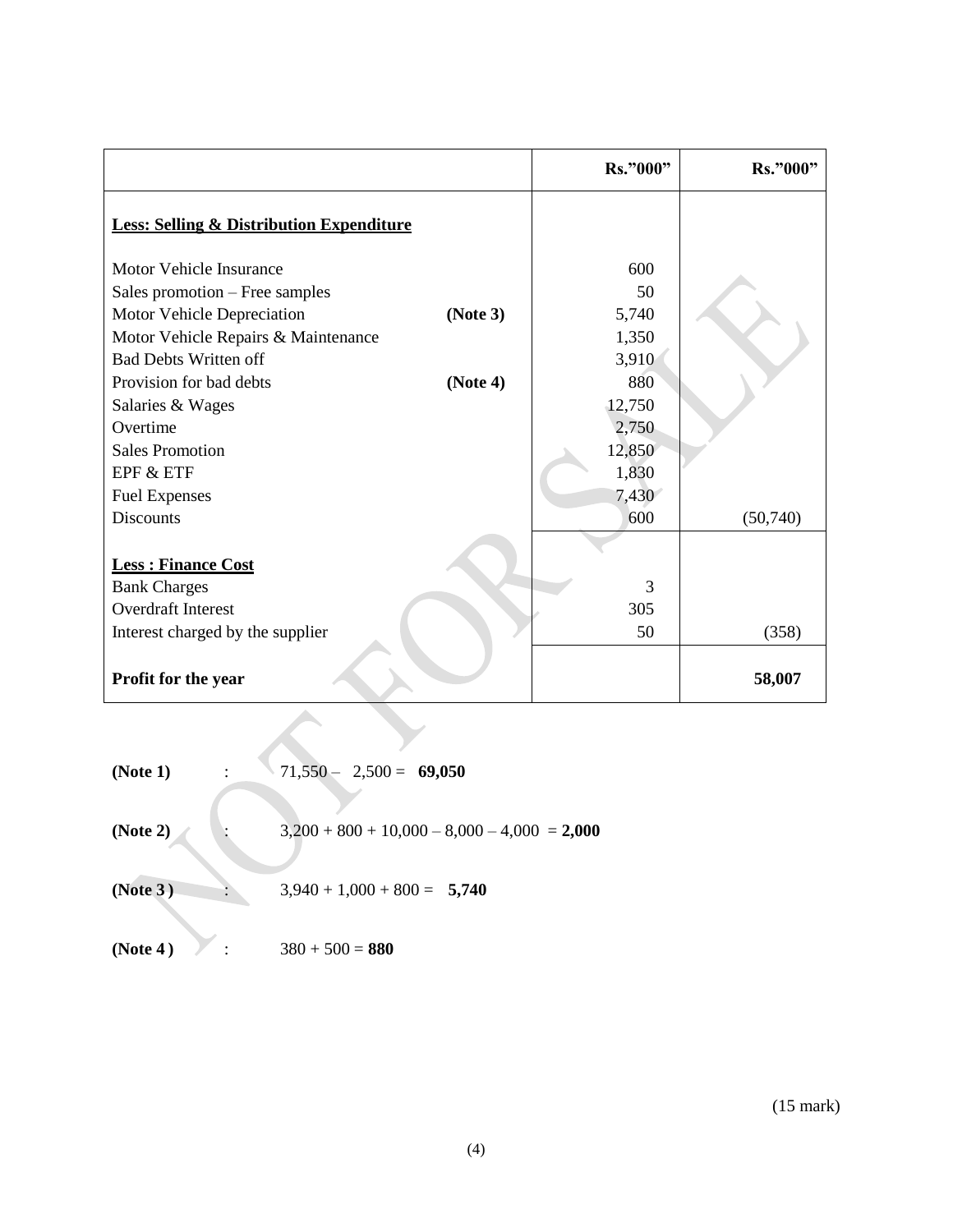### (b) **MR. HIRUKA**

# **STATEMENT OF FINANCIAL POSITION AS AT 31ST MARCH 2012**

|                                                         | Rs. "000"        | Rs. "000"    |
|---------------------------------------------------------|------------------|--------------|
|                                                         |                  |              |
|                                                         |                  |              |
| <b>Non Current Assets</b><br>Land                       | 10,500           |              |
| <b>Buildings</b>                                        | 13,290           |              |
| Motor Vehicle (Net)<br>$(29,700 - 13,140)$<br>(Note 5)  | 16,560           |              |
| Equipment, Tools & Computers                            | 1,300            |              |
|                                                         | 41,650           |              |
| <b>Fixed Deposit</b>                                    | 25,000           | 66,650       |
|                                                         |                  |              |
|                                                         |                  |              |
| <b>Current Assets</b>                                   |                  |              |
| Inventories                                             | 69,050           |              |
| Prepayments - Buildings Insurance                       | 200              |              |
| Trade Receivables (Net of Bad Debt)<br>$(27,300-3,130)$ | 24,170           |              |
| (Note 6)                                                |                  |              |
| <b>Interest Receivable</b>                              | 3,000            |              |
| Cash in Hand                                            | 275              | 96,695       |
| <b>Total Assets</b>                                     |                  | 163,345      |
|                                                         |                  |              |
|                                                         |                  |              |
| <b>Equity</b>                                           |                  |              |
| Capital A/c - Hiruka                                    |                  | 50,000       |
| Current $A/c$ – Hiruka as at $1st$ April 2011           | 18,240           |              |
| Add : Profit for the year                               | 58,007<br>76,247 |              |
| Less : Drawings                                         | (4, 450)         | 71,797       |
|                                                         |                  | 121,797      |
|                                                         |                  |              |
| <b>Current Liabilities</b>                              |                  |              |
| <b>Accrued Expenses</b><br>$(550 + 120 + 20)$           | 690              |              |
| <b>Trade Payables</b>                                   | 37,390           |              |
| VAT Payable                                             | 1,290            |              |
| <b>Bank Overdraft</b><br>$(1,650+500+3+25)$             | 2,178            | 41,548       |
| <b>Total Equity &amp; Liabilities</b>                   |                  | 163,345      |
| Note 5 :<br>$27,700 - 8,000 + 10,000 = 29,700$          |                  |              |
|                                                         |                  |              |
| $11,400$ (3,200 + 800) + 5,740 - 13,140                 |                  |              |
|                                                         |                  | $(15$ marks) |
| Note $6:$<br>$27,300 - 3,130 = 24,170$                  |                  |              |
|                                                         |                  |              |
|                                                         |                  |              |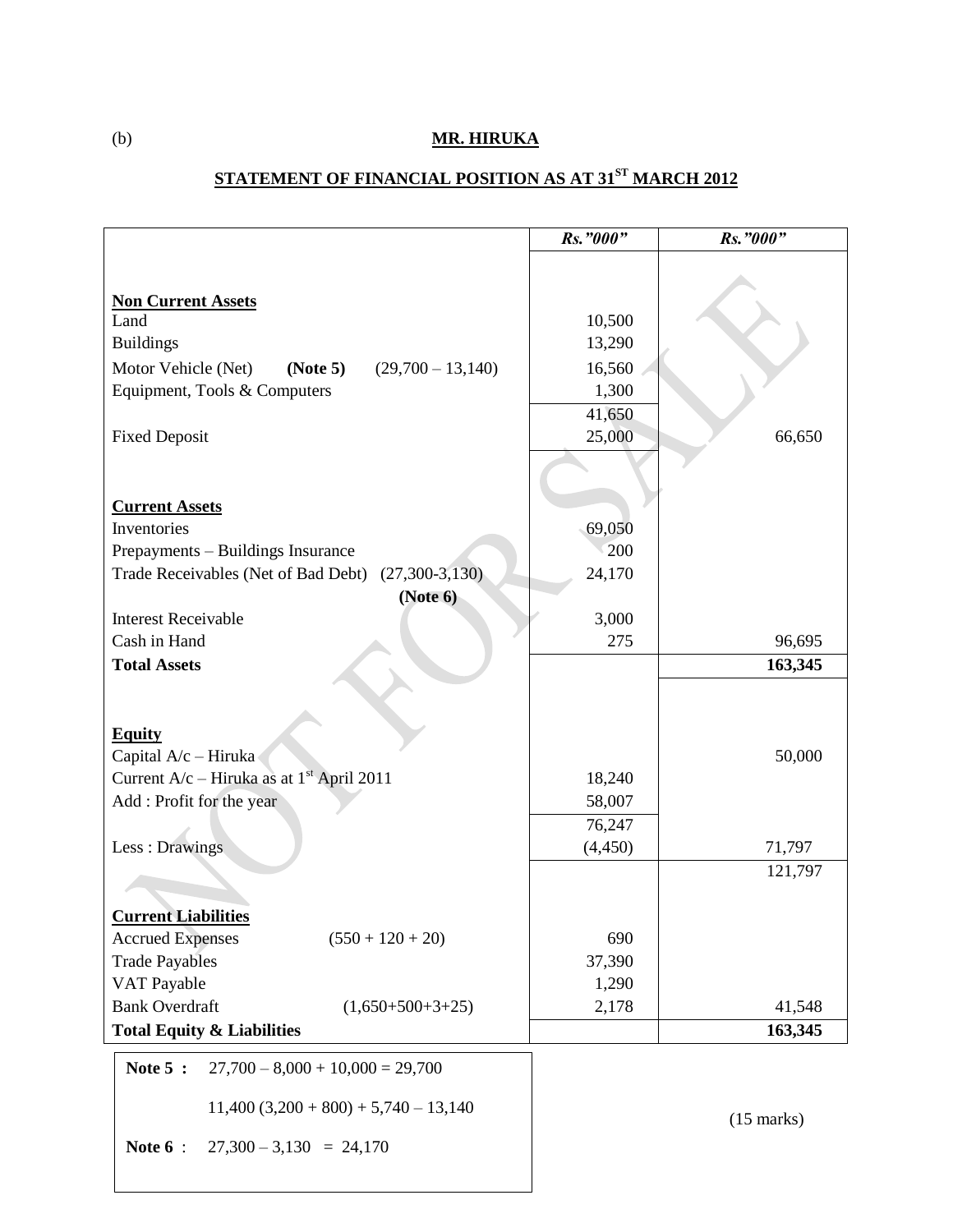### **RST Traders Income Statement & Profit & Loss Appropriation Account For the year ended 31 March 2012**

|                                       | Rs. '000' | Rs. '000' |
|---------------------------------------|-----------|-----------|
| <b>Sales (Turnover)</b>               |           | 28,000    |
| <b>Less: Cost of sales</b>            |           |           |
| Inventories as at 01 April 2011       | 1,050     |           |
| <b>Add: Purchases</b>                 | 12,600    |           |
|                                       | 13,650    |           |
| Less; Inventories as at 31 March 2012 | (925)     | 12,725    |
| <b>Gross Profit</b>                   |           | 15,275    |
| <b>Less: Expenses</b>                 |           |           |
| Administration expenses               | 2,920     |           |
| Depreciation - Building               | 240       |           |
| Selling and distribution expenses     | 3,770     |           |
| Depreciation - Motor Vehicle          | 1,200     |           |
| <b>Bad Debts</b>                      | 26        |           |
| Provision for Doubtful Debts          | 90        |           |
| Finance cost                          | 1,368     |           |
| Interest on Loan                      | 130       | 9,744     |
| <b>Net Profit</b>                     |           | 5,531     |
| <b>Less Salaries</b>                  |           |           |
| Reen                                  | 240       |           |
| Seen                                  | 360       |           |
| Teen                                  | 480       | 1,080     |
|                                       |           |           |
| <b>Loan Interest</b>                  |           |           |
| Reen                                  | 140       |           |
| Seen                                  | 95        |           |
| Teen                                  | 35        | 270       |
| <b>Share of Profits</b>               |           |           |
| Reen                                  | 2,090.50  |           |
| Seen                                  | 1,393.68  |           |
| Teen                                  | 696.83    | 4,181     |
|                                       |           |           |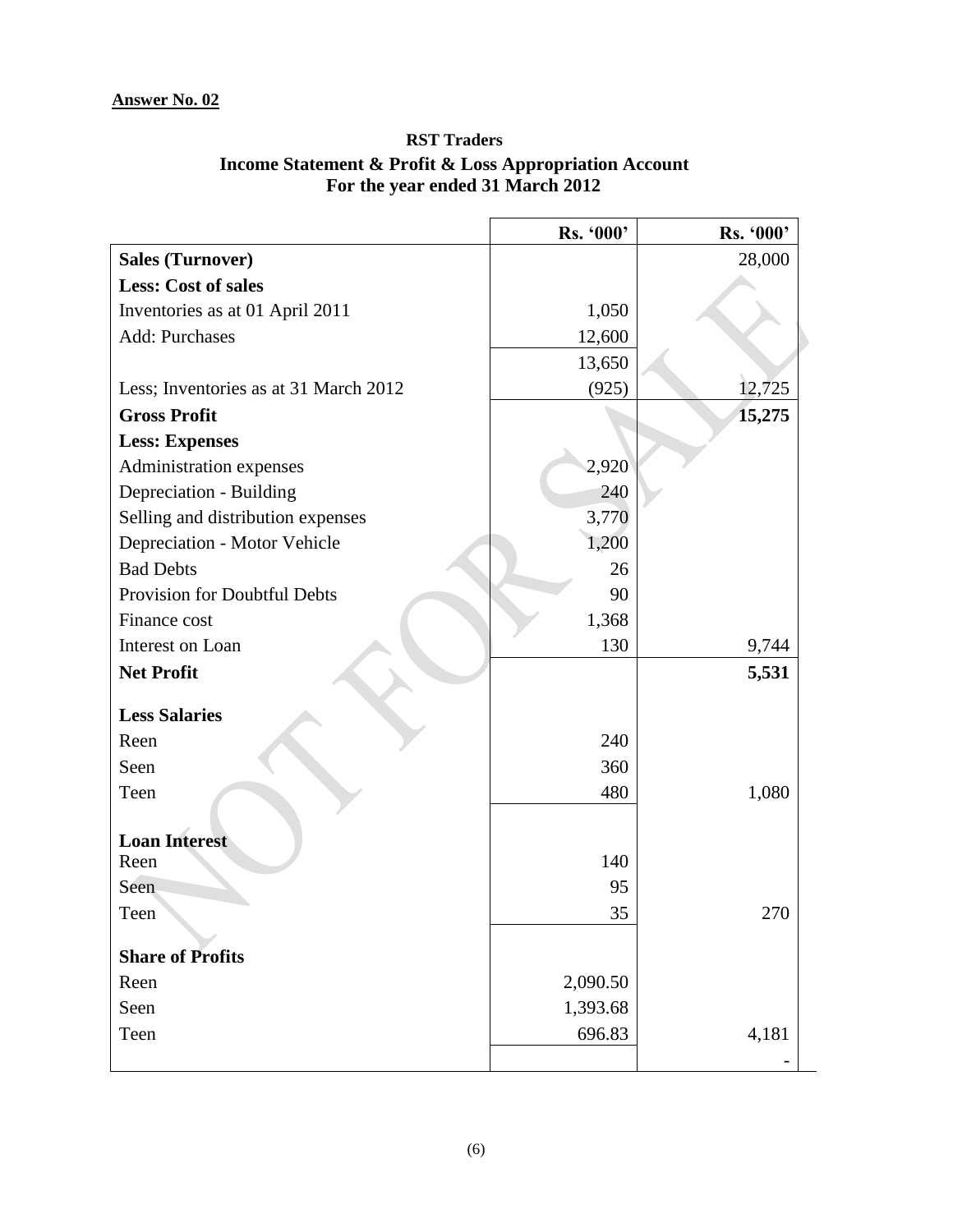|                                             | Rs. '000' | Rs. '000' |
|---------------------------------------------|-----------|-----------|
| <b>Property, Plant &amp; Equipment</b>      |           |           |
| Land                                        |           | 2,400     |
| Building - at cost                          | 4,800     |           |
|                                             | (2,340)   | 2,460     |
| Motor Vehicle at cost                       | 12,000    |           |
|                                             | (4,800)   | 7,200     |
| Inventories as at 31 March 2012             |           | 925       |
| Debtors                                     | 2,600     |           |
| Less; Provision for doubtful debts          | (130)     | 2,470     |
| Cash in Hand and at Bank                    |           | 105       |
| Amount paid to Teen                         |           | 450       |
|                                             |           | 16,010    |
|                                             |           |           |
| <b>Capital Accounts as at 31 March 2012</b> |           |           |
| Reen                                        | 2,800     |           |
| Seen                                        | 1,900     |           |
| Teen                                        | 700       | 5,400     |
| <b>Current Accounts as at 31 March 2012</b> |           |           |
| Reen                                        | 2,475.50  |           |
| Seen                                        | 2,663.67  |           |
| Teen                                        | 1,056.83  | 6,196     |
| Loan given by Reen                          |           | 1,300     |
| <b>Trade Creditors</b>                      |           | 3,114     |
|                                             |           | 16,010    |

#### **RST Partnership Statement of Financial Position as at 31 March 2012 (before retirement)**

**RST Partnership Statement of Financial Position as at 31 March 2012 (After Retirement)**

|                                        | Rs. '000' | Rs. '000' |
|----------------------------------------|-----------|-----------|
| <b>Property, Plant &amp; Equipment</b> |           |           |
| Land                                   | 2,400     |           |
| Building – Revaluated                  | 3,000     |           |
| Motor Vehicle - revaluated             | 7,500     | 12,900    |
|                                        |           |           |
| Inventories as at 31 March 2012        | 925       |           |
| Debtors                                | 2,430     |           |
| Cash in Hand and at Bank               | 105       | 3,460     |
|                                        |           | 16,360    |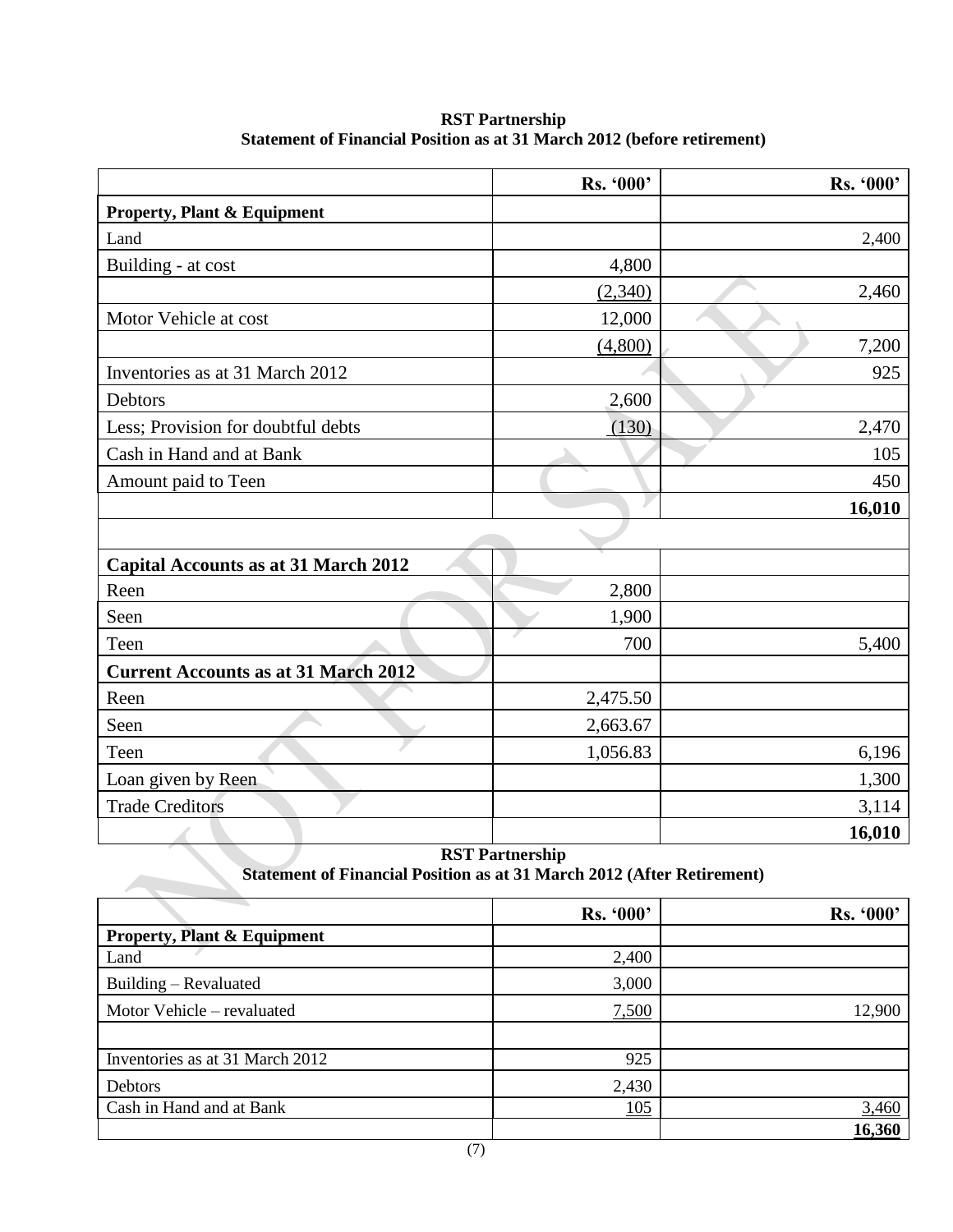|                                      | Rs. '000' | Rs. '000' |
|--------------------------------------|-----------|-----------|
| Capital Accounts as at 31 March 2012 |           |           |
| Reen                                 | 3,310     |           |
| Seen                                 | 2,240     | 5,550     |
| Current Accounts as at 31 March 2012 |           |           |
| Reen                                 | 2,476     |           |
| Seen                                 | 2,664     | 5,139     |
| Loan Account – Reen                  |           | 1,300     |
| Amount to be paid to Teen            |           | 1,257     |
| <b>Trade Creditors</b>               |           | 3,114     |
|                                      |           | 16,360    |

|             | <b>Revaluation Account</b> |                      |       |
|-------------|----------------------------|----------------------|-------|
| Debtors     |                            | $40$ Building        | 540   |
| Reen $-600$ |                            | <b>Motor Vehicle</b> | 700   |
| Seen $-400$ |                            |                      |       |
| Teen $-200$ | 1200                       |                      |       |
|             | 1,240                      |                      | 1,240 |
|             | Partners' Capital Accounts |                      |       |

| raturels Capital Accounts                          |           |           |                          |             |           |           |           |
|----------------------------------------------------|-----------|-----------|--------------------------|-------------|-----------|-----------|-----------|
|                                                    | Rs. '000' | Rs. '000' | Rs. '000'                |             | Rs. '000' | Rs. '000' | Rs. '000' |
|                                                    | Reen      | Seen      | Teen                     |             | Reen      | Seen      | Teen      |
|                                                    |           |           |                          | O/P         |           |           |           |
| Goodwill                                           | 540       | 360       |                          | Balance     | 2,800     | 1900      | 700       |
| Transferred to                                     |           |           |                          |             |           |           |           |
| Loan Account                                       |           |           | 1,050                    | Goodwill    | 450       | 300       | 150       |
|                                                    |           |           |                          |             |           |           |           |
| C/S Balance                                        | 3,310     | 2,240     | $\overline{\phantom{a}}$ | Revaluation | 600       | 400       | 200       |
|                                                    | 3,850     | 2,600     | 1,050                    |             | 3,850     | 2600      | 1050      |
| $\mathbf{D}$ ortnara <sup>?</sup> Currant Agogunta |           |           |                          |             |           |           |           |

### Partners' Current Accounts

|                    | Rs. '000' | Rs. '000' | Rs. '000' |             | Rs. '000'                | Rs. '000' | Rs. '000' |
|--------------------|-----------|-----------|-----------|-------------|--------------------------|-----------|-----------|
|                    | Reen      | Seen      | Teen      |             | Reen                     | Seen      | Teen      |
|                    |           |           |           | O/P         |                          |           |           |
| O/P Balance        | 95        | -         | 35        | Balance     | $\overline{\phantom{a}}$ | 905       |           |
| Drawings           | 30        | 90        | 120       | Salaries    | 240                      | 360       | 480       |
| <b>Amount Paid</b> |           |           | 450       | Interests   | 140                      | 95        | 35        |
| Motor              |           |           |           | Share of    |                          |           |           |
| Vehicle            |           |           | 400       | Profit      | 2,090.50                 | 1,393.67  | 696.83    |
| Transferred to     |           |           |           | Interest on |                          |           |           |
| Loan Account       |           |           | 206.83    | Loan        | 130                      |           |           |
| C/S Balance        | 2,475.50  | 2,663.67  | 0.00      |             |                          |           |           |
|                    | 2,600.50  | 2,753.67  | 1,211.83  |             | 2,600.50                 | 2,753.67  | 1,211.83  |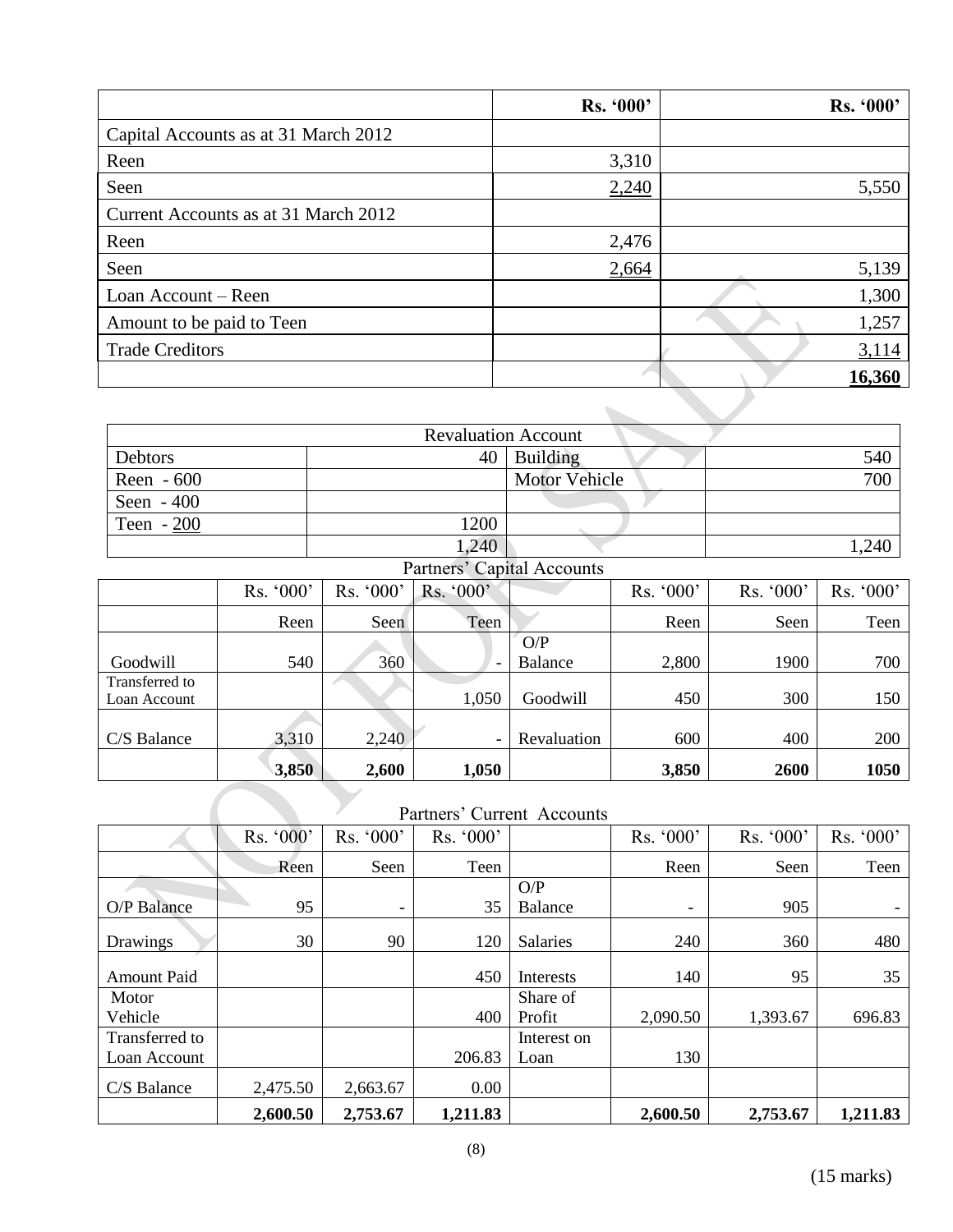### **Answer No. 03**

**All Contracts** 

| Discount Allowed Account       | Debit | 97,000 |  |
|--------------------------------|-------|--------|--|
| Discount Received Account      |       |        |  |
| <b>Trade Creditors Account</b> |       |        |  |
|                                |       | 97,000 |  |

| ∸      | <b>Expense Account</b> | Debit                     | 1,000,000 |           |
|--------|------------------------|---------------------------|-----------|-----------|
|        | Asset Account          |                           |           | 1,000,000 |
|        |                        |                           | 1,000,000 | 1,000,000 |
|        |                        |                           |           |           |
| $\sim$ | $\sim$ $\sim$          | $\mathbf{r}$ $\mathbf{r}$ | 00.000    |           |

| $\sqrt{2}$<br>ت | Debtors Account | Debit | 90,000 |        |
|-----------------|-----------------|-------|--------|--------|
|                 | Sales           |       |        | 90,000 |
|                 |                 |       | 90,000 | 90,000 |
|                 |                 |       |        |        |

| Return Inwards  | Debit | 80,000.00 |           |
|-----------------|-------|-----------|-----------|
| Debtors Account |       |           | 80,000.00 |
|                 |       | 80,000.00 | 80,000.00 |

| <b>Creditors Account</b> | Debit | 300,000 |         |
|--------------------------|-------|---------|---------|
| <b>Advanced Paid</b>     | Debit | 50,000  |         |
| <b>Purchase Account</b>  |       |         | 350,000 |
|                          |       | 350,000 | 350,000 |
|                          |       |         |         |

| <b>Bank Account</b>       | Debit | 8,500 |  |
|---------------------------|-------|-------|--|
| Discount received Account |       |       |  |
| Suspense Account          |       |       |  |
|                           |       | 8,500 |  |

| – | Suspense Account           | Debit | 9,000 |  |
|---|----------------------------|-------|-------|--|
|   | <b>Electricity Expense</b> |       |       |  |
|   |                            |       | 9,000 |  |

| Suspense Account | Debit | 550,000 |         |
|------------------|-------|---------|---------|
| Rent Expense     |       |         | 230,000 |
| Rent Income      |       |         | 320,000 |
|                  |       | 550,000 | 550,000 |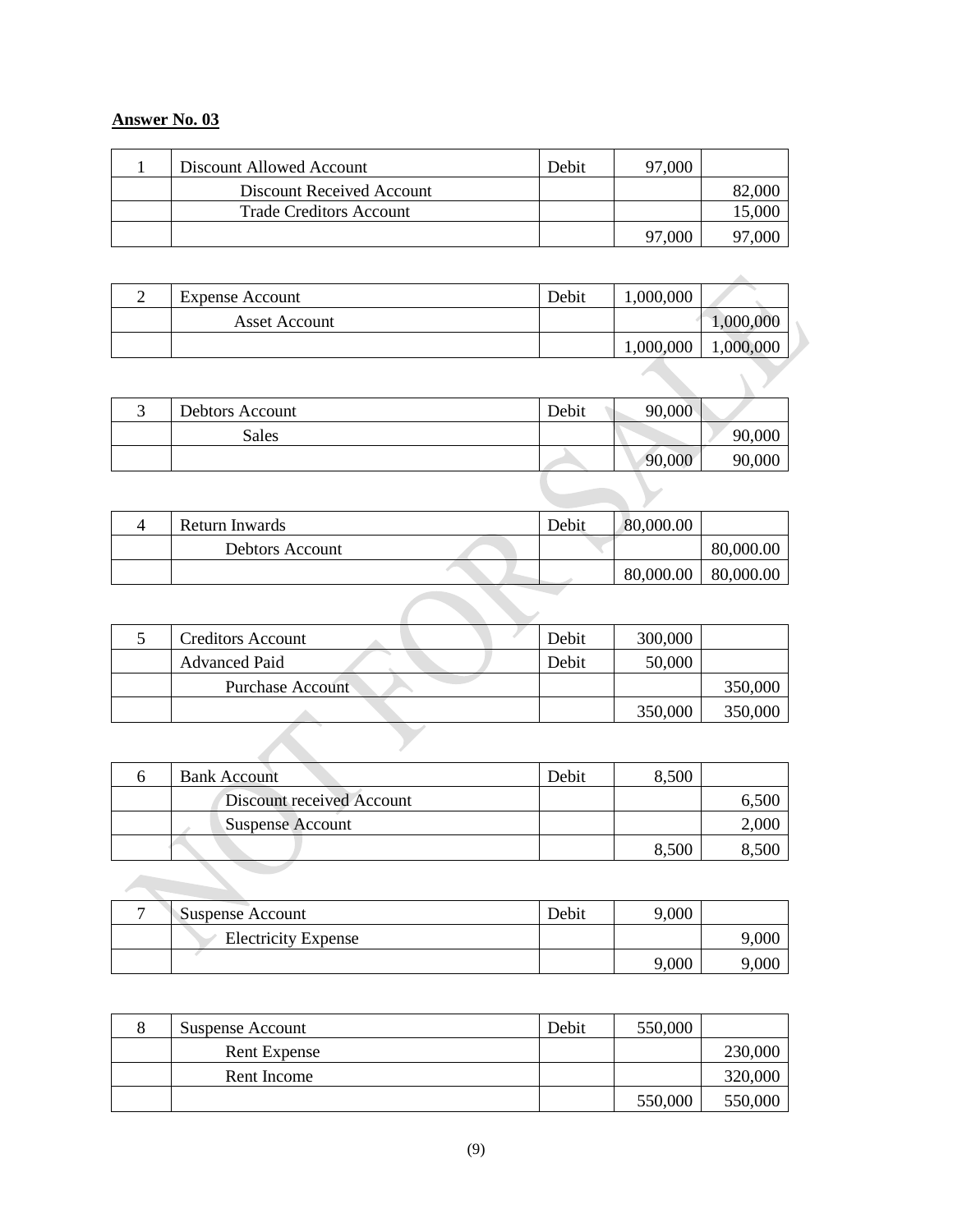| <b>Suspense Account</b>    |         |                     |         |  |  |
|----------------------------|---------|---------------------|---------|--|--|
|                            |         | Opening balance     | 557,000 |  |  |
| <b>Electricity Expense</b> | 9,000   | <b>Bank Account</b> | 2,000   |  |  |
| <b>Rent Expense</b>        | 230,000 |                     |         |  |  |
| Rent Income                | 320,000 |                     |         |  |  |
|                            | 559,000 |                     | 559,000 |  |  |

(12 marks)

(B) Core modules Non- Core modules

Accounts receivable<br>
Accounts payable<br>
Accounts payable<br>
Debt collection<br>
Expenses Accounts payable<br>
General Ledger<br>
Pay roll General Ledger<br>Billing Stock/Inventory Purchase order Sales order

Reports<br>Time sheet

(3 marks)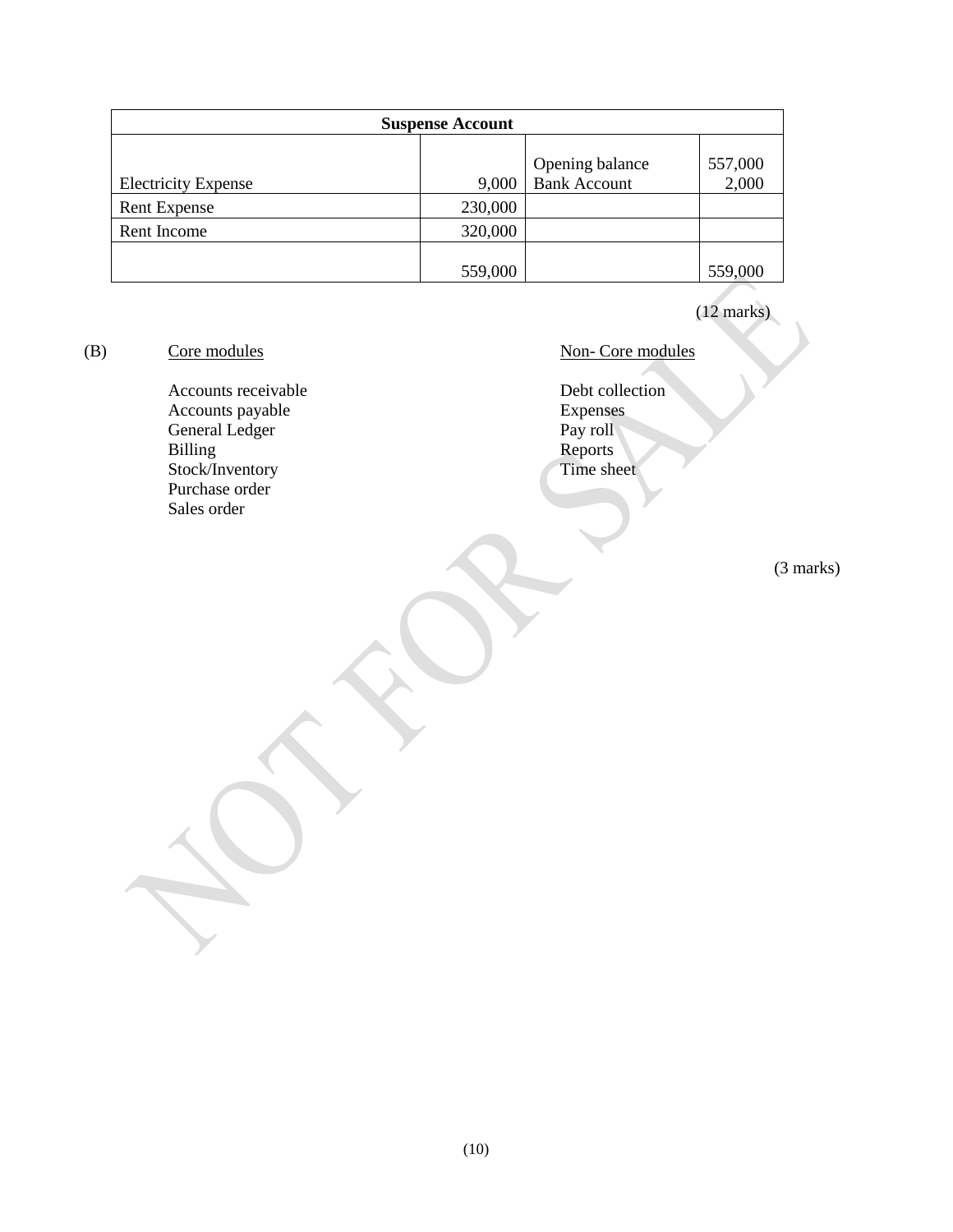### **Answer No 04**

| General Journal                                          |     |           |           |
|----------------------------------------------------------|-----|-----------|-----------|
| <b>Description</b>                                       |     | Dr.       | Cr.       |
| Buildings at Net Book Value (Show Room and Office)       | Dr. | 3,300,000 |           |
| Motor Vehicles at Net Book Value                         | Dr. | 2,700,000 |           |
| Inventories - Glass Products as at 31 March 2012         | Dr. | 1,470,000 |           |
| <b>Accounts receivable</b>                               |     |           |           |
| <b>Amal Enterprises</b>                                  | Dr. | 600,000   |           |
| <b>Bimal Traders</b>                                     | Dr. | 525,000   |           |
| Ciril's House                                            | Dr. | 451,000   |           |
| Provision for bad and doubtful debts as at 01 April 2012 |     |           | 15,760    |
| Cash in hand                                             | Dr. | 105,000   |           |
| Cash at bank (overdraft)                                 | Dr. |           | 497,500   |
| <b>Accounts payables</b>                                 |     |           |           |
| <b>Gayan Manufactures</b>                                |     |           | 427,500   |
| <b>Asoka Glass Products</b>                              |     |           | 501,000   |
| <b>Silicon Producers</b>                                 |     |           | 326,500   |
| Capital                                                  |     |           | 7,382,740 |
|                                                          |     | 9,151,000 | 9,151,000 |
|                                                          |     |           |           |

 $\blacktriangleright$ 

| <b>Sales Day Book</b>       |           |
|-----------------------------|-----------|
| <b>Amal Enterprises</b>     | 400,000   |
| <b>Bimal Traders</b>        | 160,000   |
| Cyril's House               | 530,000   |
| <b>Super Chance Traders</b> | 210,000   |
|                             | 1,300,000 |

| Sales Returns Book          |        |
|-----------------------------|--------|
| <b>Amal Enterprises</b>     | 10,000 |
| <b>Bimal Traders</b>        | 4,000  |
| Cyril's House               | 15,500 |
| <b>Super Chance Traders</b> | 10,500 |
|                             | 40,000 |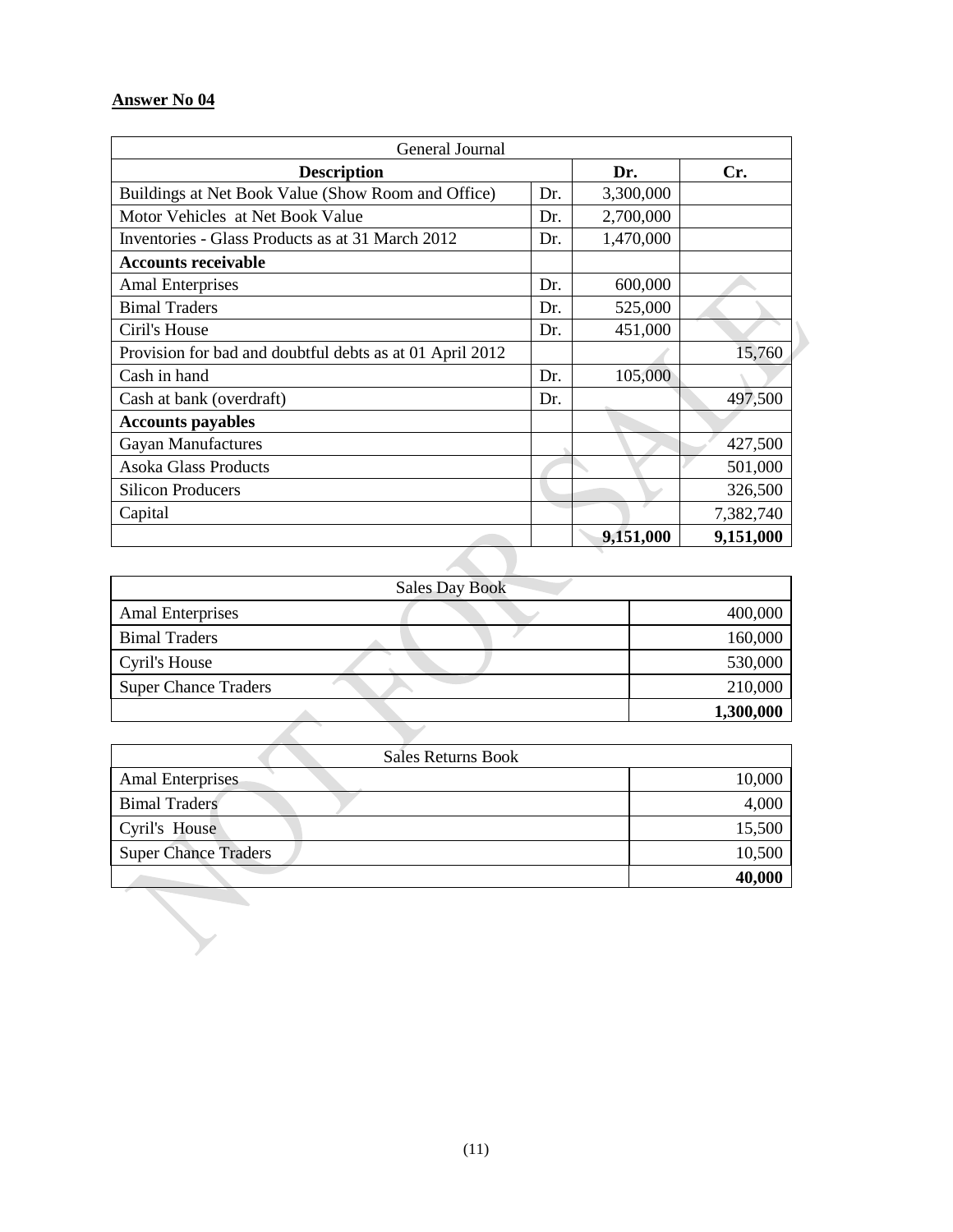| <b>Purchase Day Book</b>  |           |
|---------------------------|-----------|
| <b>Gayan Manufactures</b> | 550,000   |
| Asoka Glass Products      | 860,000   |
| <b>Silicon Products</b>   | 1,130,000 |
| <b>Glossy Makes</b>       | 215,000   |
|                           | 2,755,000 |

|                             | Purchase Return Day Book |
|-----------------------------|--------------------------|
| <b>Gayan Manufactures</b>   | 8,000                    |
| <b>Asoka Glass Products</b> | 14,000                   |
| <b>Silicon Products</b>     | 6,500                    |
| <b>Glossy Makes</b>         | 50,500                   |
|                             | 79,000                   |
|                             |                          |

| Cash Account           |           |                        |           |
|------------------------|-----------|------------------------|-----------|
| <b>Opening Balance</b> | 105,000   | Cash at bank           | 650,000   |
| <b>Sales Account</b>   | 1,250,000 | Admin Exp              | 380,000   |
| <b>Trade Debtors</b>   | 2,116,000 | Sales Exp              | 260,000   |
|                        |           | Cash at bank           | 2,116,000 |
|                        |           | <b>Closing Balance</b> | 65,000    |
|                        | 3,471,000 |                        | 3,471,000 |

| <b>Bank Account</b> |           |                         |           |
|---------------------|-----------|-------------------------|-----------|
| Cash in hand        | 650,000   | <b>Opening Balance</b>  | 497,500   |
| Cash in hand        | 2,116,000 | <b>Purchase Account</b> | 1,190,000 |
|                     |           | Capital                 | 45,000    |
|                     | 2,362,500 | Closing Balance         | 3,396,000 |
|                     | 5,128,500 |                         | 5,128,500 |

 $\blacktriangle$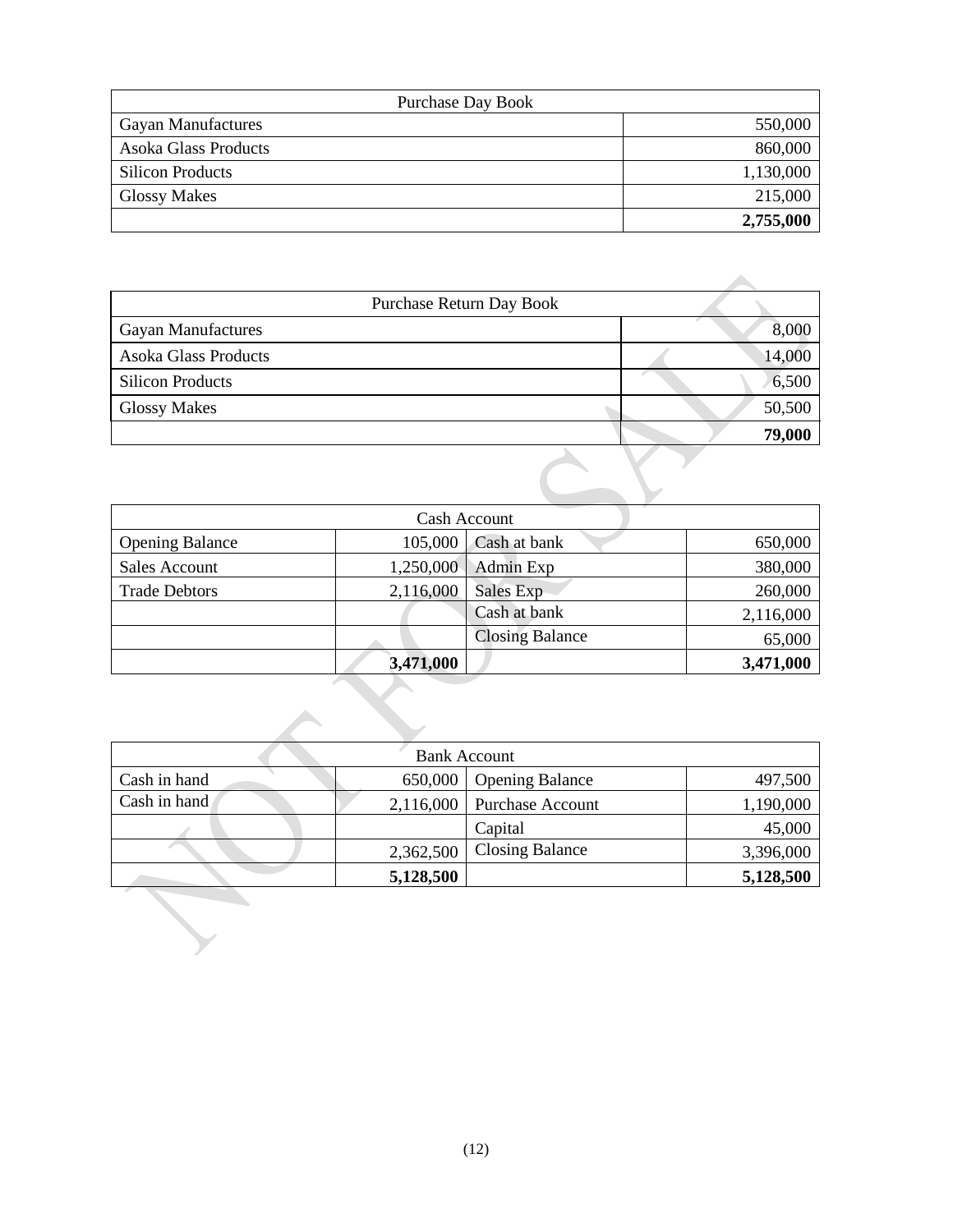|                        |           | <b>Debtors Control Account</b> |           |
|------------------------|-----------|--------------------------------|-----------|
| <b>Opening Balance</b> | 1,576,000 | Sales Return                   | 40,000    |
| Sales Account          | 1,300,000 | Cash in hand                   | 2,116,000 |
|                        |           | Discount Allowed               | 23,500    |
|                        |           | <b>Closing Balance</b>         | 696,500   |
|                        | 2,876,000 |                                | 2,876,000 |

|                        |           | <b>Amal Enterprises</b> |           |
|------------------------|-----------|-------------------------|-----------|
| <b>Opening Balance</b> | 600,000   | Sales Return            | 10,000    |
| Sales Account          | 400,000   | Cash in hand            | 980,000   |
|                        |           | Discount Allowed        | 10,000    |
|                        |           |                         |           |
|                        | 1,000,000 |                         | 1,000,000 |

| Buildings at Net Book Value (Show Room and Office) |  |  |  |
|----------------------------------------------------|--|--|--|
| 3,300,000<br>Opening Balance                       |  |  |  |
|                                                    |  |  |  |

| Motor Vehicles at Net Book Value |           |  |  |
|----------------------------------|-----------|--|--|
| <b>Opening Balance</b>           | 2,700,000 |  |  |
| Capital                          | 2,500,000 |  |  |
| Total                            | 5,200,000 |  |  |

|                                                  | $J_{\bullet} \omega V_{\bullet} V_{\bullet} V_{\bullet} V_{\bullet}$ |  |  |
|--------------------------------------------------|----------------------------------------------------------------------|--|--|
|                                                  |                                                                      |  |  |
| Inventories - Glass Products as at 31 March 2012 |                                                                      |  |  |
| <b>Opening Balance</b>                           | 1,470,000                                                            |  |  |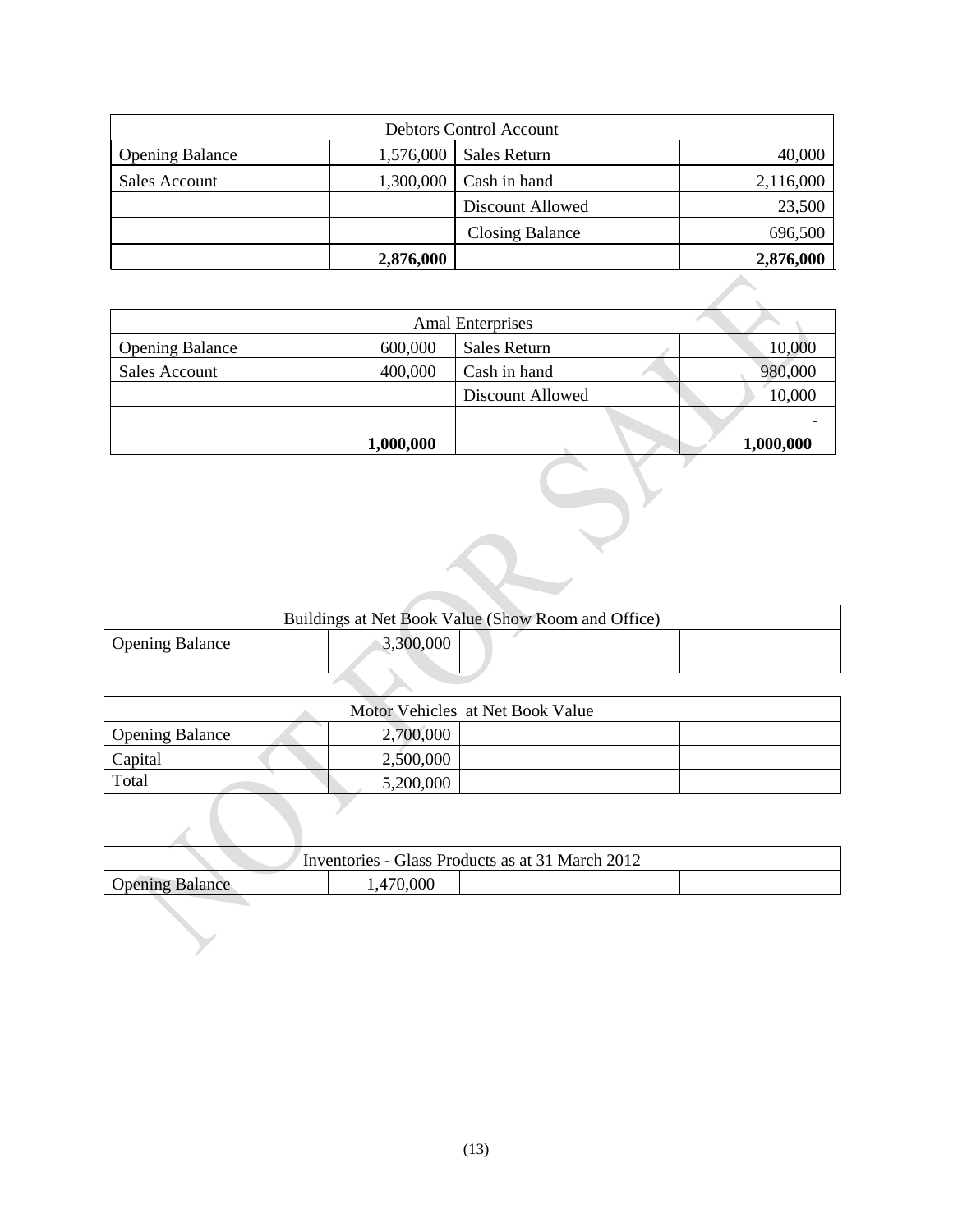| <b>Bimal Traders</b>   |         |                        |         |
|------------------------|---------|------------------------|---------|
| <b>Opening Balance</b> | 525,000 | Sales Return           | 4,000   |
| Sales Account          | 160,000 | Cash in hand           | 476,000 |
|                        |         | Discount Allowed       | 5,000   |
|                        |         | <b>Closing Balance</b> | 200,000 |
|                        | 685,000 |                        | 685,000 |

|                        |         | <b>Cyril's House</b>   |         |
|------------------------|---------|------------------------|---------|
| <b>Opening Balance</b> | 451,000 | Sales Return           | 15,500  |
| <b>Sales Account</b>   |         | $530,000$ Cash in hand | 610,000 |
|                        |         | Discount Allowed       | 8,500   |
|                        |         | <b>Closing Balance</b> | 347,000 |
|                        | 981,000 |                        | 981,000 |

|               | <b>701,000</b> |                             | <b>701,000</b> |
|---------------|----------------|-----------------------------|----------------|
|               |                |                             |                |
|               |                | <b>Super Chance Traders</b> |                |
| Sales Account | 210,000        | <b>Sales Return</b>         | 10,500         |
|               |                | Cash in hand                | 50,000         |
|               |                | <b>Closing Balance</b>      | 149,500        |
|               | 210,000        |                             | 210,000        |

| Provision for bad and doubtful debts as at 31 March 2012 |  |  |  |
|----------------------------------------------------------|--|--|--|
| <b>Opening Balance</b><br>- 760                          |  |  |  |
|                                                          |  |  |  |

| <b>Creditors Control Account</b> |           |                         |           |  |
|----------------------------------|-----------|-------------------------|-----------|--|
| Purchase Return                  | 79,000    | <b>Opening Balance</b>  | 1,255,000 |  |
| Cash Account                     | 3,396,000 | <b>Purchase Account</b> | 2,755,000 |  |
| <b>Discount Received</b>         | 92000     |                         |           |  |
| <b>Closing Balance</b>           | 443,000   |                         |           |  |
|                                  | 4,010,000 |                         | 4,010,000 |  |
|                                  |           |                         |           |  |

| <b>Gayan Manufactures</b> |         |                         |         |  |  |
|---------------------------|---------|-------------------------|---------|--|--|
| <b>Purchase Return</b>    | 8,000   | <b>Opening Balance</b>  | 427,500 |  |  |
| <b>Cash Account</b>       | 820,000 | <b>Purchase Account</b> | 550,000 |  |  |
| <b>Discount Received</b>  | 20,000  |                         |         |  |  |
| <b>Closing Balance</b>    | 129,500 |                         |         |  |  |
|                           | 977,500 |                         | 977,500 |  |  |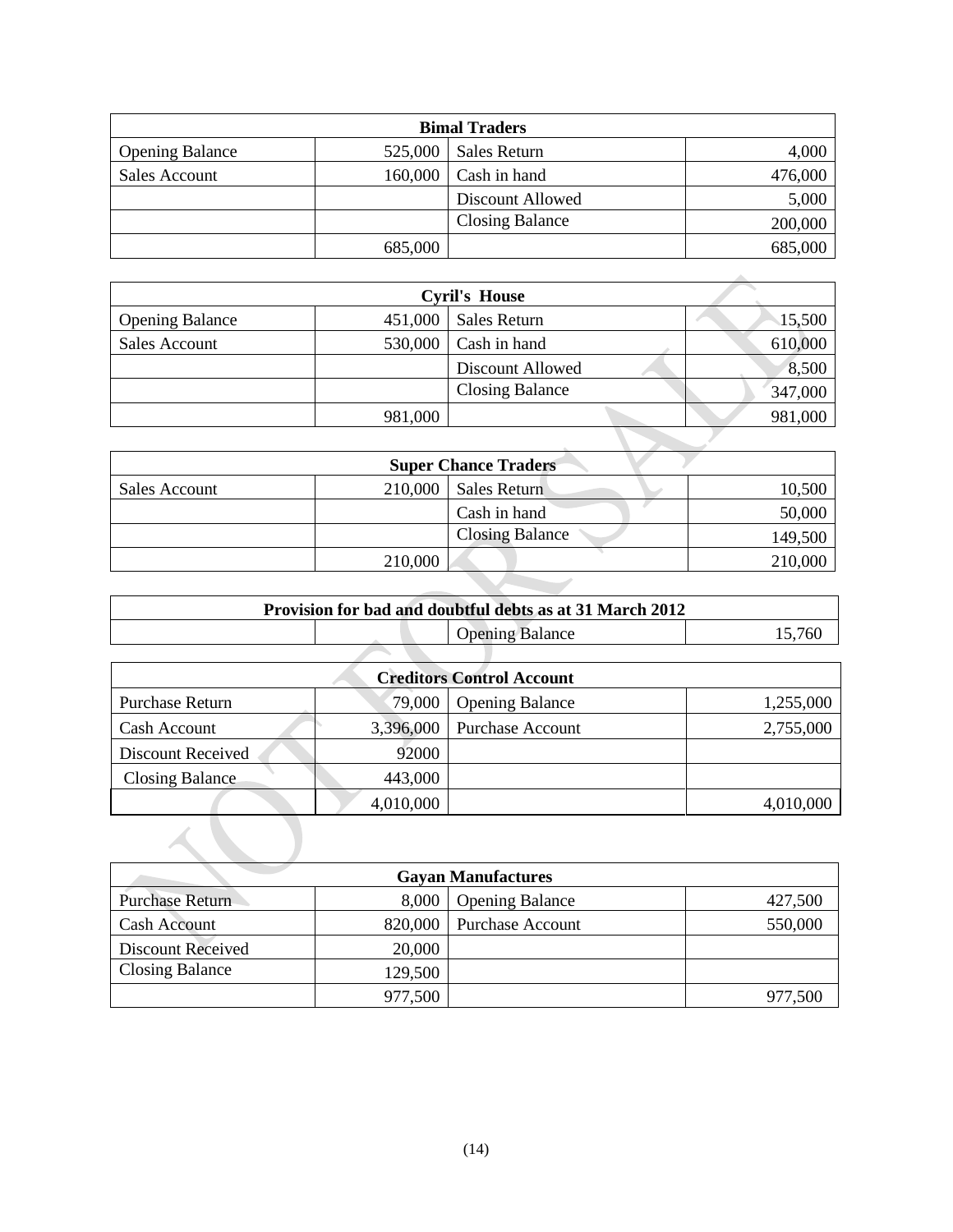| <b>Asoka Glass Products</b> |           |                         |           |  |
|-----------------------------|-----------|-------------------------|-----------|--|
| Purchase Reurn              | 14,000    | <b>Opening Balance</b>  | 501,000   |  |
| Cash in hand                | 1,176,000 | <b>Purchase Account</b> | 860,000   |  |
| Discount Received           | 30,000    |                         |           |  |
| <b>Closing Balance</b>      | 141,000   |                         |           |  |
|                             | 1,361,000 |                         | 1,361,000 |  |

|                          |           | <b>Silicon Producers</b> |  |           |
|--------------------------|-----------|--------------------------|--|-----------|
| Purchase Reurn           | 6,500     | <b>Opening Balance</b>   |  | 326,500   |
| Cash in hand             | 1,350,000 | Purchase Account         |  | 1,130,000 |
| <b>Discount Received</b> | 40,000    |                          |  |           |
| <b>Closing Balance</b>   | 60,000    |                          |  |           |
|                          | 1,456,500 |                          |  | 1,456,500 |
|                          |           |                          |  |           |
|                          |           |                          |  |           |

| <b>Glossy Makes</b>    |         |                         |         |  |
|------------------------|---------|-------------------------|---------|--|
| Purchase Reurn         | 50,500  | <b>Purchase Account</b> | 215,000 |  |
| Cash in hand           | 50,000  |                         |         |  |
| Discount Received      | 2,000   |                         |         |  |
| <b>Closing Balance</b> | 112,500 |                         |         |  |
|                        | 215,000 |                         | 215,000 |  |

| Capital              |           |                        |           |  |
|----------------------|-----------|------------------------|-----------|--|
| Cash at bank (Debit) | 45,000    | <b>Opening Balance</b> | 7,382,740 |  |
|                      |           | Motor Vehicle          | 2,500,000 |  |
| Closing Balance      | 9,837,740 |                        |           |  |
|                      | 9,882,740 |                        | 9,882,740 |  |

| <b>Sales Account</b> |  |                      |           |  |
|----------------------|--|----------------------|-----------|--|
|                      |  | Cash Account         | 1,250,000 |  |
|                      |  | <b>Trade Debtors</b> | 1,300,000 |  |
|                      |  |                      | 2,550,000 |  |

| <b>Purchase Account</b> |           |  |  |  |
|-------------------------|-----------|--|--|--|
|                         |           |  |  |  |
| Cash in hand            | 1,190,000 |  |  |  |
| <b>Trade Creditors</b>  | 2,755,000 |  |  |  |
|                         |           |  |  |  |
|                         | 3,945,000 |  |  |  |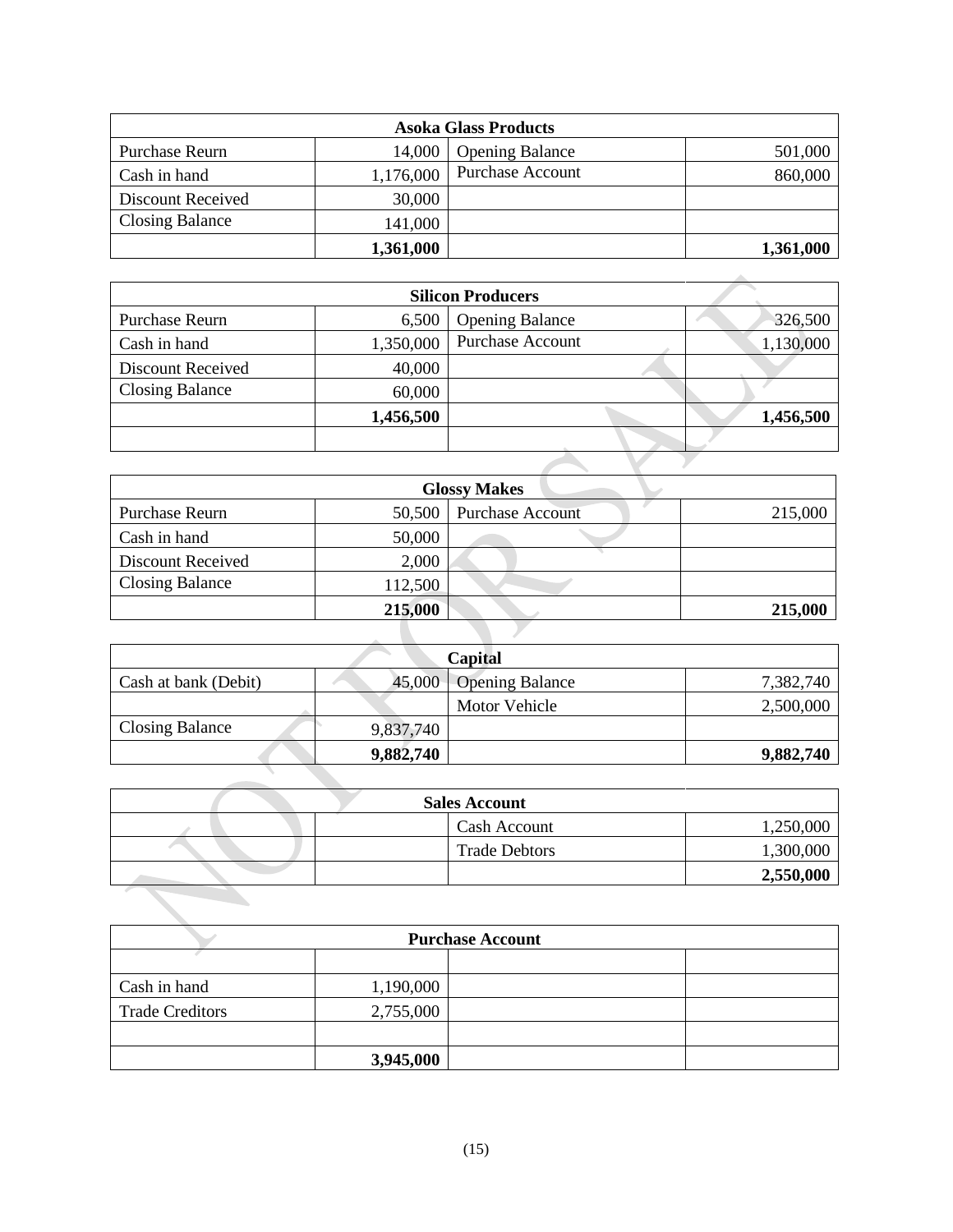| <b>Administration Expenses</b> |         |  |  |  |  |
|--------------------------------|---------|--|--|--|--|
| Cash in hand                   | 380,000 |  |  |  |  |
|                                |         |  |  |  |  |

| <b>Selling Expenses</b> |         |  |  |  |
|-------------------------|---------|--|--|--|
| Cash in hand            | 260,000 |  |  |  |
|                         |         |  |  |  |

 $\mathbf{D}$ 

|                      |       | <b>Sales Return</b> |  |
|----------------------|-------|---------------------|--|
| <b>Trade Debtors</b> | 0.000 |                     |  |
|                      |       |                     |  |

| <b>Discount Allowed</b> |        |  |  |  |  |
|-------------------------|--------|--|--|--|--|
| <b>Trade Debtors</b>    | 23,500 |  |  |  |  |
|                         |        |  |  |  |  |

| <b>Purchase Return</b> |  |                                    |                  |  |
|------------------------|--|------------------------------------|------------------|--|
|                        |  | $\mathbf{r}$<br>l'rade<br>reditors | .00 <sub>c</sub> |  |

| <b>Discount Received</b> |  |                        |  |  |  |
|--------------------------|--|------------------------|--|--|--|
|                          |  | <b>Trade Creditors</b> |  |  |  |
|                          |  |                        |  |  |  |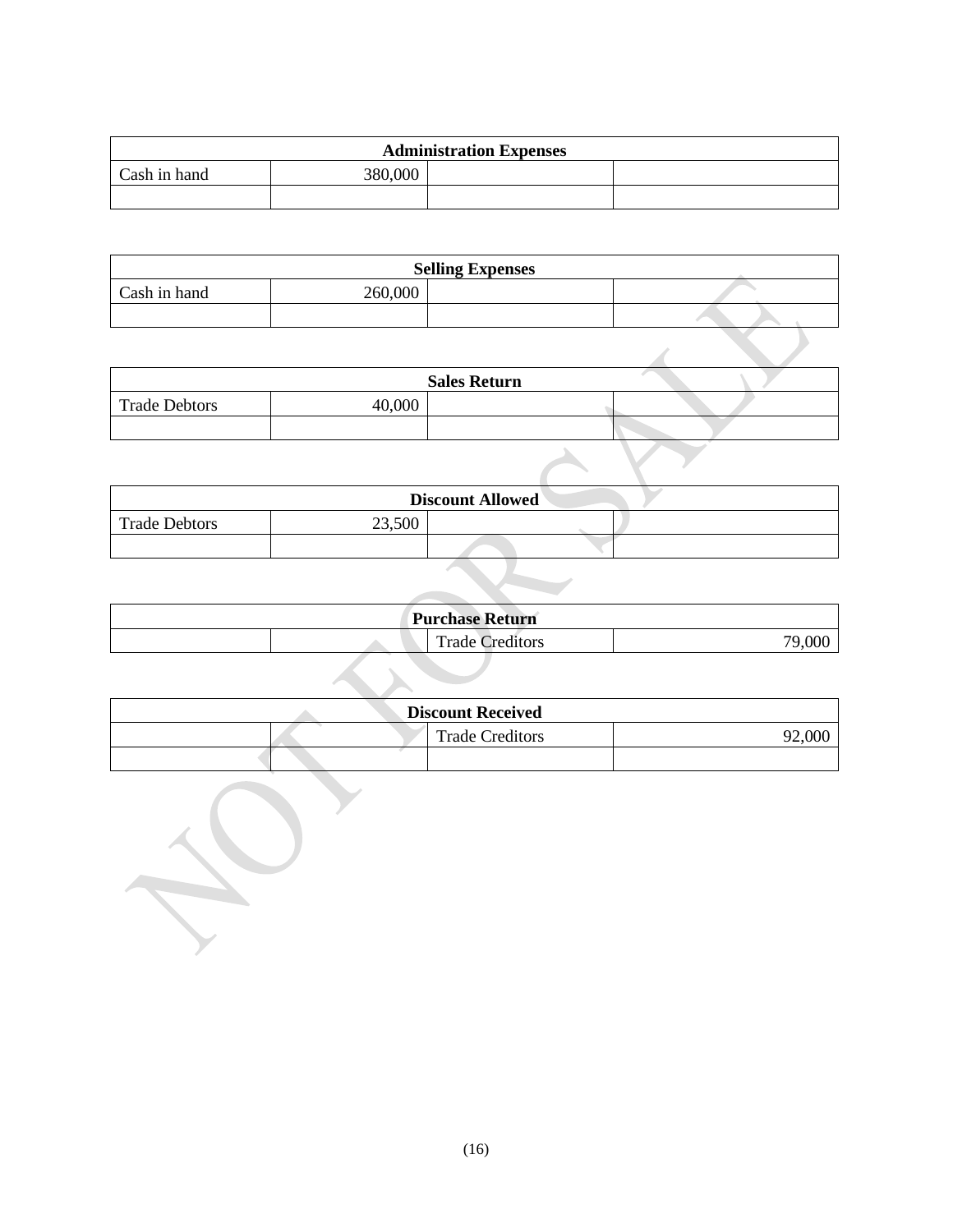| <b>Description</b>                                       | Dr. $(Rs.)$ | Cr. (Rs)   |
|----------------------------------------------------------|-------------|------------|
| Buildings at Net Book Value (Show Room and Office)       | 3,300,000   |            |
| Motor Vehicles at Net Book Value                         | 5,200,000   |            |
| Inventories - Glass Products as at 31 March 2012         | 1,470,000   |            |
| <b>Account receivable</b>                                |             |            |
| <b>Amal Enterprises</b>                                  |             |            |
| <b>Bimal Traders</b>                                     | 200,000     |            |
| Ciril's House                                            | 347,000     |            |
| <b>Super Chance Traders</b>                              | 149,500     |            |
| Provision for bad and doubtful debts as at 01 April 2012 |             | 15,760     |
| Cash in hand                                             | 65,000      |            |
| Cash at bank                                             |             | 2,362,500  |
| <b>Account payables</b>                                  |             |            |
| <b>Gayan Manufactures</b>                                |             | 129,500    |
| <b>Asoka Glass Products</b>                              |             | 141,000    |
| <b>Silicon Producers</b>                                 |             | 60,000     |
| <b>Glossy Makes</b>                                      |             | 112,500    |
| <b>Sales Account</b>                                     |             | 2,550,000  |
| <b>Purchase Account</b>                                  | 3,945,000   |            |
| <b>Administration Expenses</b>                           | 380,000     |            |
| <b>Selling Expenses</b>                                  | 260,000     |            |
| <b>Sales Return</b>                                      | 40,000      |            |
| Discount Allowed                                         | 23,500      |            |
| <b>Purchase Return</b>                                   |             | 79,000     |
| Discount Received                                        |             | 92,000     |
| Capital                                                  |             | 9,837,740  |
|                                                          | 15,380,000  | 15,380,000 |

#### **Trial Balance as at 31 March 2012**

(B) Audit Committee

This consists of non-executive directors of the company. Purpose of the Audit Committee is to; - Review Internal control procedures and recommend the required developments to the internal control measures of the organization.

Human Resource Committee

Purpose is to decide and make the recommendation policy, especially for CEO and management team.

Decide the targets of Board of directors and CEO

Finance Committee

Purpose is to prepare annual budget, identify variances and make recommendations.

Identify funding methods and made recommendations.